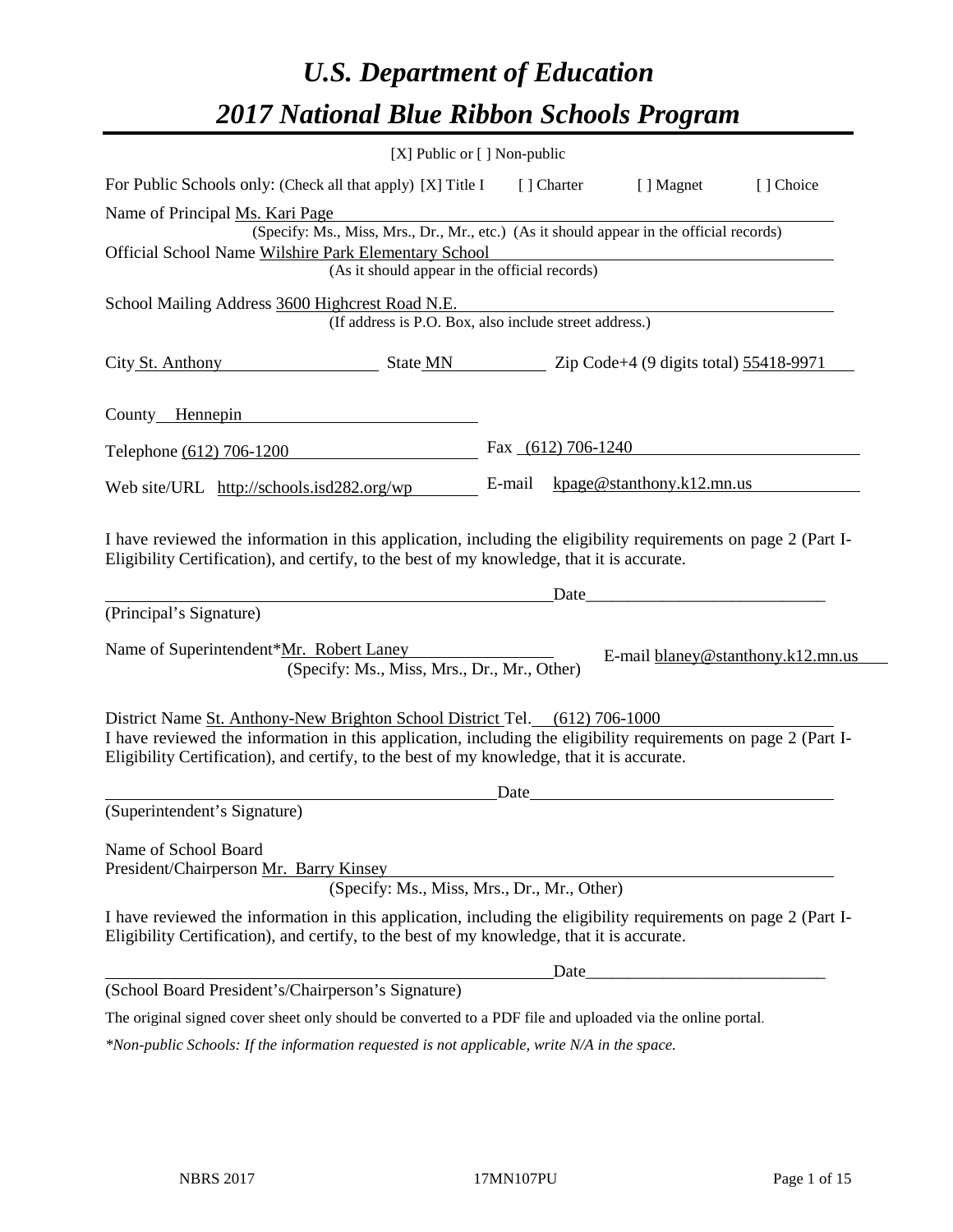The signatures on the first page of this application (cover page) certify that each of the statements below, concerning the school's eligibility and compliance with U.S. Department of Education and National Blue Ribbon Schools requirements, are true and correct.

- 1. The school configuration includes one or more of grades K-12. (Schools on the same campus with one principal, even a K-12 school, must apply as an entire school.)
- 2. All nominated public schools must meet the state's performance targets in reading (or English language arts) and mathematics and other academic indicators (i.e., attendance rate and graduation rate), for the all students group and all subgroups, including having participation rates of at least 95 percent using the most recent accountability results available for nomination.
- 3. To meet final eligibility, all nominated public schools must be certified by states prior to September 2017 in order to meet all eligibility requirements. Any status appeals must be resolved at least two weeks before the awards ceremony for the school to receive the award.
- 4. If the school includes grades 7 or higher, the school must have foreign language as a part of its curriculum.
- 5. The school has been in existence for five full years, that is, from at least September 2011 and each tested grade must have been part of the school for the past three years.
- 6. The nominated school has not received the National Blue Ribbon Schools award in the past five years: 2012, 2013, 2014, 2015, or 2016.
- 7. The nominated school has no history of testing irregularities, nor have charges of irregularities been brought against the school at the time of nomination. The U.S. Department of Education reserves the right to disqualify a school's application and/or rescind a school's award if irregularities are later discovered and proven by the state.
- 8. The nominated school has not been identified by the state as "persistently dangerous" within the last two years.
- 9. The nominated school or district is not refusing Office of Civil Rights (OCR) access to information necessary to investigate a civil rights complaint or to conduct a district-wide compliance review.
- 10. The OCR has not issued a violation letter of findings to the school district concluding that the nominated school or the district as a whole has violated one or more of the civil rights statutes. A violation letter of findings will not be considered outstanding if OCR has accepted a corrective action plan from the district to remedy the violation.
- 11. The U.S. Department of Justice does not have a pending suit alleging that the nominated school or the school district as a whole has violated one or more of the civil rights statutes or the Constitution's equal protection clause.
- 12. There are no findings of violations of the Individuals with Disabilities Education Act in a U.S. Department of Education monitoring report that apply to the school or school district in question; or if there are such findings, the state or district has corrected, or agreed to correct, the findings.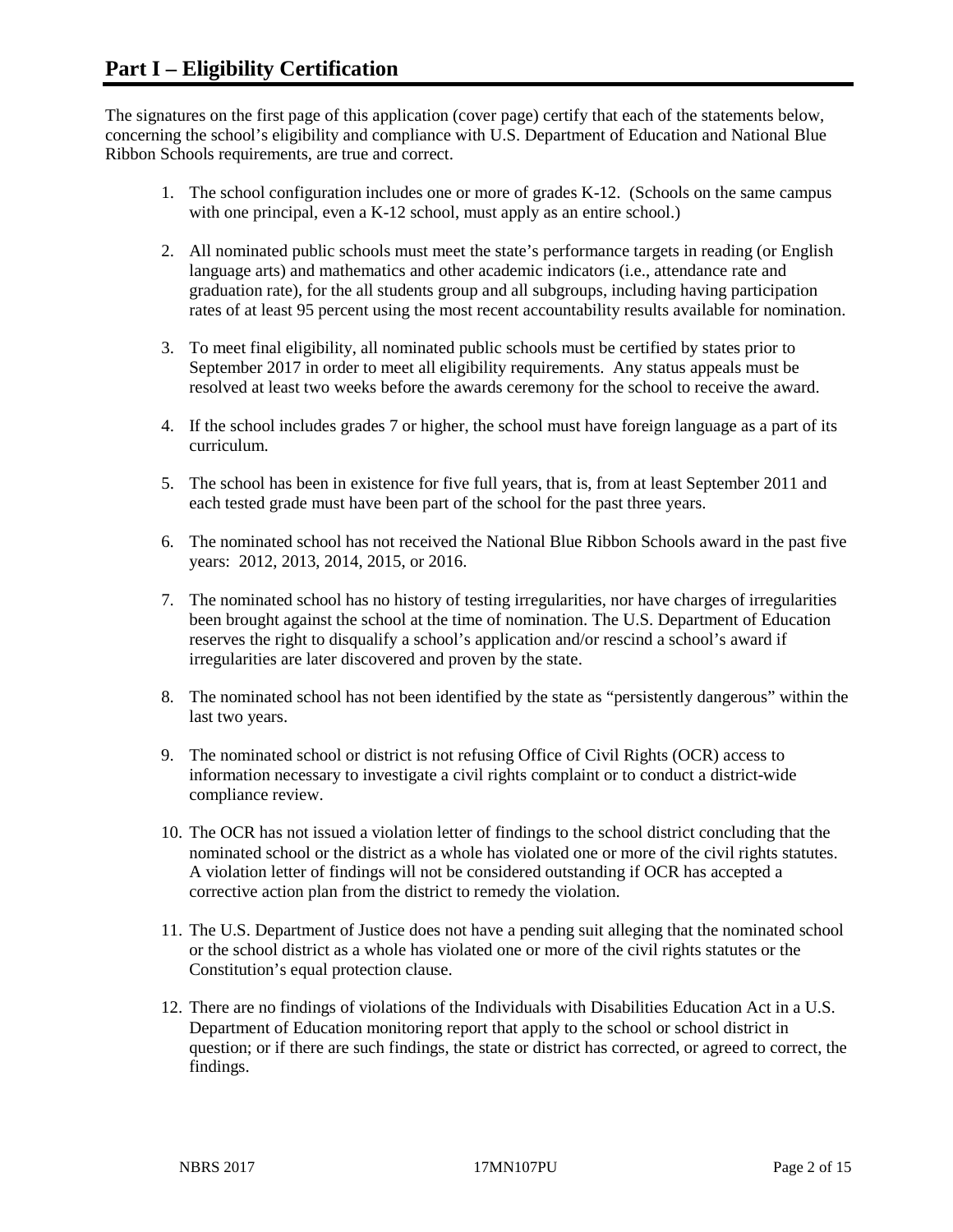#### **Data should be provided for the most recent school year (2016-2017) unless otherwise stated.**

#### **DISTRICT**

1. Number of schools in the district  $1$  Elementary schools (includes K-8) (per district designation): 1 Middle/Junior high schools 1 High schools 0 K-12 schools

3 TOTAL

**SCHOOL** (To be completed by all schools)

- 2. Category that best describes the area where the school is located:
	- [] Urban or large central city [ ] Suburban with characteristics typical of an urban area [X] Suburban [ ] Small city or town in a rural area [ ] Rural
- 3. Number of students as of October 1, 2016 enrolled at each grade level or its equivalent in applying school:

| Grade                           | # of         | # of Females | <b>Grade Total</b> |
|---------------------------------|--------------|--------------|--------------------|
|                                 | <b>Males</b> |              |                    |
| <b>PreK</b>                     | 0            | $\theta$     | 0                  |
| $\mathbf K$                     | 62           | 54           | 116                |
| $\mathbf{1}$                    | 58           | 53           | 111                |
| $\overline{2}$                  | 56           | 57           | 113                |
| 3                               | 59           | 62           | 121                |
| 4                               | 55           | 63           | 118                |
| 5                               | 64           | 59           | 123                |
| 6                               | 0            | 0            | 0                  |
| 7                               | 0            | 0            | 0                  |
| 8                               | 0            | 0            | 0                  |
| 9                               | 0            | 0            | 0                  |
| 10                              | 0            | 0            | 0                  |
| 11                              | 0            | 0            | $\mathbf{\Omega}$  |
| 12 or higher                    | 0            | 0            | 0                  |
| <b>Total</b><br><b>Students</b> | 354          | 348          | 702                |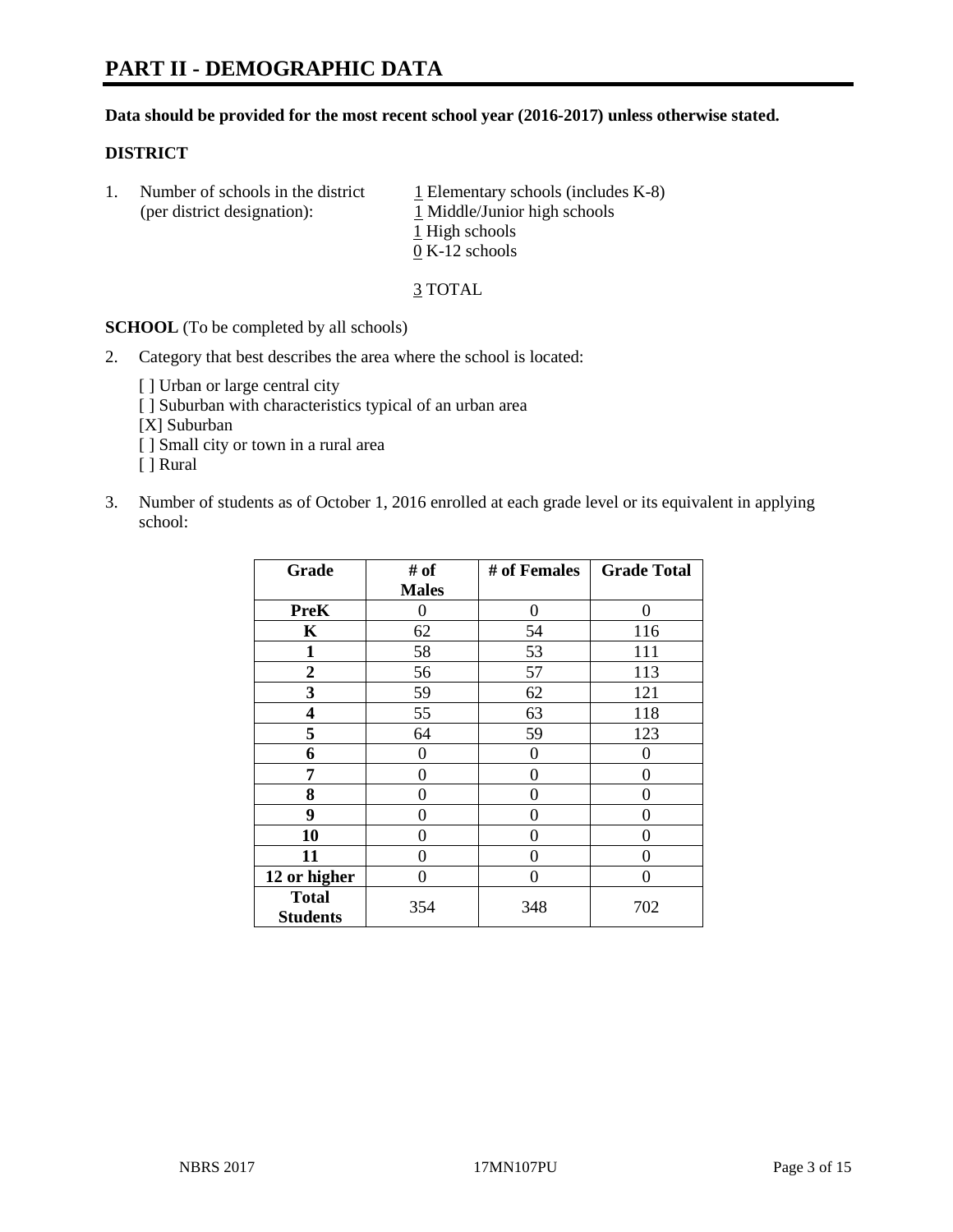the school: 10 % Asian

4. Racial/ethnic composition of  $1\%$  American Indian or Alaska Native 9 % Black or African American 7 % Hispanic or Latino 0 % Native Hawaiian or Other Pacific Islander 66 % White 7 % Two or more races **100 % Total**

(Only these seven standard categories should be used to report the racial/ethnic composition of your school. The Final Guidance on Maintaining, Collecting, and Reporting Racial and Ethnic Data to the U.S. Department of Education published in the October 19, 2007 *Federal Register* provides definitions for each of the seven categories.)

5. Student turnover, or mobility rate, during the 2015 – 2016 school year: 6%

This rate should be calculated using the grid below. The answer to (6) is the mobility rate.

| <b>Steps For Determining Mobility Rate</b>         | Answer |
|----------------------------------------------------|--------|
| (1) Number of students who transferred to          |        |
| the school after October 1, 2015 until the         | 24     |
| end of the 2015-2016 school year                   |        |
| (2) Number of students who transferred             |        |
| <i>from</i> the school after October 1, 2015 until | 20     |
| the end of the 2015-2016 school year               |        |
| (3) Total of all transferred students [sum of      | 44     |
| rows $(1)$ and $(2)$ ]                             |        |
| (4) Total number of students in the school as      | 696    |
| of October 1, 2015                                 |        |
| $(5)$ Total transferred students in row $(3)$      |        |
| divided by total students in row (4)               | 0.063  |
| $(6)$ Amount in row $(5)$ multiplied by 100        | 6      |

6. English Language Learners (ELL) in the school:  $14\%$ 

98 Total number ELL

Specify each non-English language represented in the school (separate languages by commas): Arabic, Chinese (Mandarin), French, Hindi, Japanese, Korean, Bosnian, Spanish, Ukrainian, Vietnamese, Amharic, Bulgarian, Somali, Tigrinya, Oromo, Yoruba, Malagasy, Marathi, Punjabi, Telugu, Tagalog, Krio, Ewe, French (Creolized), Mandingo

- 7. Students eligible for free/reduced-priced meals: 22 % Total number students who qualify: 154
- 8. Students receiving special education services: 8 % 56 Total number of students served

Indicate below the number of students with disabilities according to conditions designated in the Individuals with Disabilities Education Act. Do not add additional conditions. It is possible that students may be classified in more than one condition.

| 15 Autism               | 1 Orthopedic Impairment                 |
|-------------------------|-----------------------------------------|
| 1 Deafness              | 6 Other Health Impaired                 |
| 0 Deaf-Blindness        | 8 Specific Learning Disability          |
| 5 Emotional Disturbance | 14 Speech or Language Impairment        |
| $0$ Hearing Impairment  | <b>0</b> Traumatic Brain Injury         |
| 0 Mental Retardation    | 1 Visual Impairment Including Blindness |
| 1 Multiple Disabilities | 4 Developmentally Delayed               |
|                         |                                         |

NBRS 2017 17MN107PU Page 4 of 15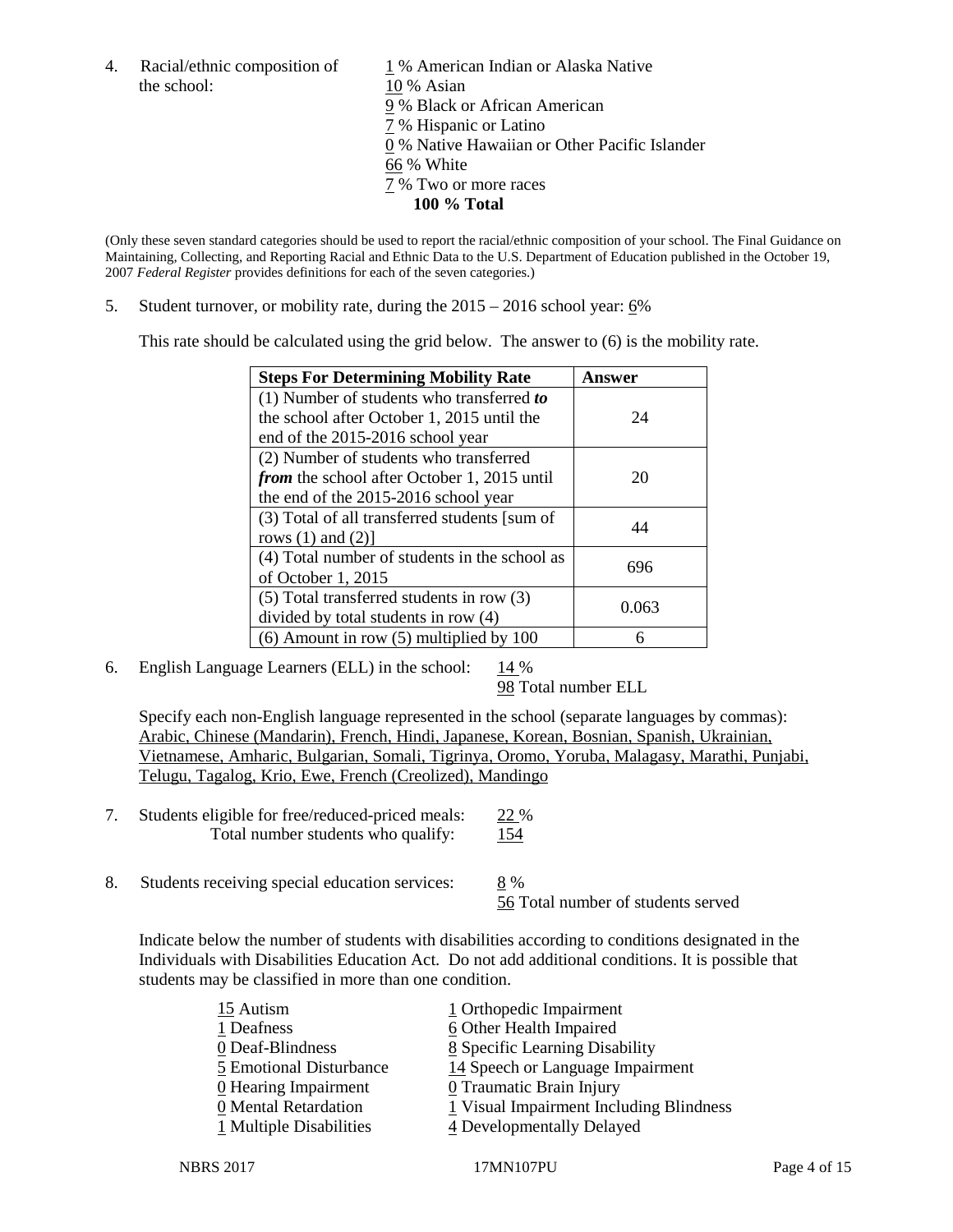- 9. Number of years the principal has been in her/his position at this school:  $11$
- 10. Use Full-Time Equivalents (FTEs), rounded to nearest whole numeral, to indicate the number of school staff in each of the categories below:

|                                        | <b>Number of Staff</b> |
|----------------------------------------|------------------------|
| Administrators                         |                        |
| Classroom teachers including those     |                        |
| teaching high school specialty         | 29                     |
| subjects                               |                        |
| Resource teachers/specialists/coaches  |                        |
| e.g., reading, math, science, special  | 16                     |
| education, enrichment, technology,     |                        |
| art, music, physical education, etc.   |                        |
| Paraprofessionals under the            |                        |
| supervision of a licensed professional | 17                     |
| supporting single, group, or classroom |                        |
| students.                              |                        |
| Student support personnel              |                        |
| e.g., guidance counselors, behavior    |                        |
| interventionists, mental/physical      |                        |
| health service providers,              | $\mathcal{D}$          |
| psychologists, family engagement       |                        |
| liaisons, career/college attainment    |                        |
| coaches, etc.                          |                        |

- 11. Average student-classroom teacher ratio, that is, the number of students in the school divided by the FTE of classroom teachers, e.g., 22:1 24:1
- 12. Show daily student attendance rates. Only high schools need to supply yearly graduation rates.

| <b>Required Information</b> | 2015-2016 | 2014-2015 | 2013-2014 | 2012-2013 | 2011-2012 |
|-----------------------------|-----------|-----------|-----------|-----------|-----------|
| Daily student attendance    | 96%       | 96%       | 98%       | 96%       | 96%       |
| High school graduation rate | 0%        | 0%        | 0%        | 9%        | 0%        |

#### 13. **For high schools only, that is, schools ending in grade 12 or higher.**

Show percentages to indicate the post-secondary status of students who graduated in Spring 2016.

| <b>Post-Secondary Status</b>                  |    |
|-----------------------------------------------|----|
| Graduating class size                         |    |
| Enrolled in a 4-year college or university    | 0% |
| Enrolled in a community college               | 0% |
| Enrolled in career/technical training program | 0% |
| Found employment                              | 0% |
| Joined the military or other public service   | 0% |
| Other                                         |    |

14. Indicate whether your school has previously received a National Blue Ribbon Schools award. Yes No X

If yes, select the year in which your school received the award.

15. In a couple of sentences, provide the school's mission or vision statement.

Wilshire Park students will be VALUED and provided with INDIVIDUALIZED educational experiences. We will form strong PARTNERSHIPS with students, parents and families.

16. **For public schools only**, if the school is a magnet, charter, or choice school, explain how students are chosen to attend.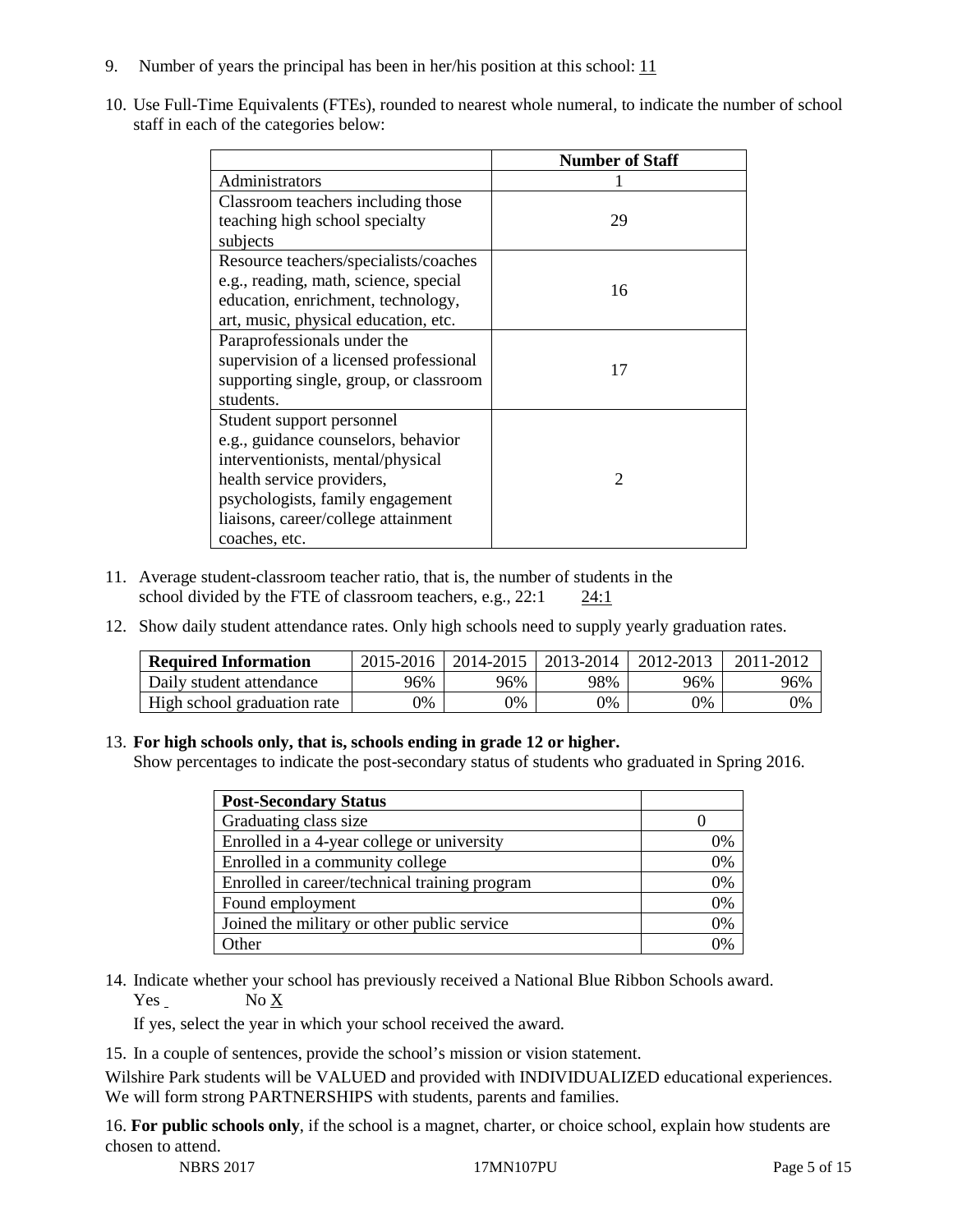# **PART III – SUMMARY**

Wilshire Park Elementary is located in the city of St. Anthony, Minnesota and is a part of the St. Anthony-New Brighton school district. What makes our community unique is that St. Anthony is a first-ring suburb of Minneapolis and is the smallest school district, geographically, in Minnesota. People often say that St. Anthony is a small town in the big city. The community offers a small town feel but offers a convenient location to both Minneapolis and St. Paul. Wilshire Park families are offered many extra-curricular benefits such as beautiful parks, museums, and diversity of cultures due to our location.

Wilshire Park students have Panda Pride (the panda is our school mascot!) Students follow the school wide expectations of: Be Respectful, Be Responsible and Be Ready. Students show pride in wanting to form a community where all can be successful. Wilshire Park has a diverse student body that is made up of a student population speaking 27 different languages.

Wilshire Park opened in 1967. Prior to opening this school, the district had three elementary schools and had seen a decrease in enrollment. Wilshire Park became the one remaining elementary school to serve all students in the district. Currently, Wilshire Park is projected to see an increase of over 150 students in the next 10 years with an anticipated enrollment to 850 students. This increase is due to a thriving school system and an excellent location for working families.

Students are celebrated in many ways in accordance with school initiatives. Wilshire Park is a Science Technology Engineering Math (STEM) focused school and honors students' work through a variety of ways including presentations at a Creativity Fair, Art Fair and within a school-wide Coding Club. In addition, grade-level concerts are held school-wide for parents and community members. Students may also participate in a school-wide music club. The school provides academic growth for every student and the staff is dedicated to developing students who have a growth mindset and who will persevere when solving critical thinking problems.

The school-wide mission statement is:

Wilshire Park students will be valued and provided an individualized educational experience. We will form strong partnerships with students, parents and families.

This mission statement encourages staff to challenge students to ensure that each student, regardless of their background or ability, has the opportunity to access equitable curriculum and grow as learners.

At Wilshire Park, teachers follow the Minnesota State Standards when designing the scope and sequence for student learning. Curriculum has been purchased for reading and math and is used as a tool to meet these standards. Teachers are encouraged to bring in other resources based on the needs of their students in order to meet the state standards and to provide higher level learning opportunities for their students.

Staff is committed to forming partnerships with students and families. These partnerships can also be seen as relationships which promote the emotional growth of students. Understanding students and their needs helps students to achieve academically. For students who need extra support, counseling services are offered and in-house mental health therapy is offered through a partnership that the district has formed with a reputable outpatient clinic.

The state of Minnesota offered training several years ago in the area of Positive Behavior Intervention and Supports (PBIS) which was established by the US Department of Education's Office of Special Education Programs. Wilshire Park was a willing participant in this training and instituted a school-wide behavior and expectation program called, "Panda Pride." Students are encouraged to develop social and emotional control while following the components of the program. One initiative that students seem to enjoy the most is becoming a "Panda of the Week" and seeing their name in lights on our large outdoor electronic sign.

A school-wide goal is for all students to see themselves represented in a positive way racially and culturally in their classrooms and school. The staff has had training through the West Metro Education Program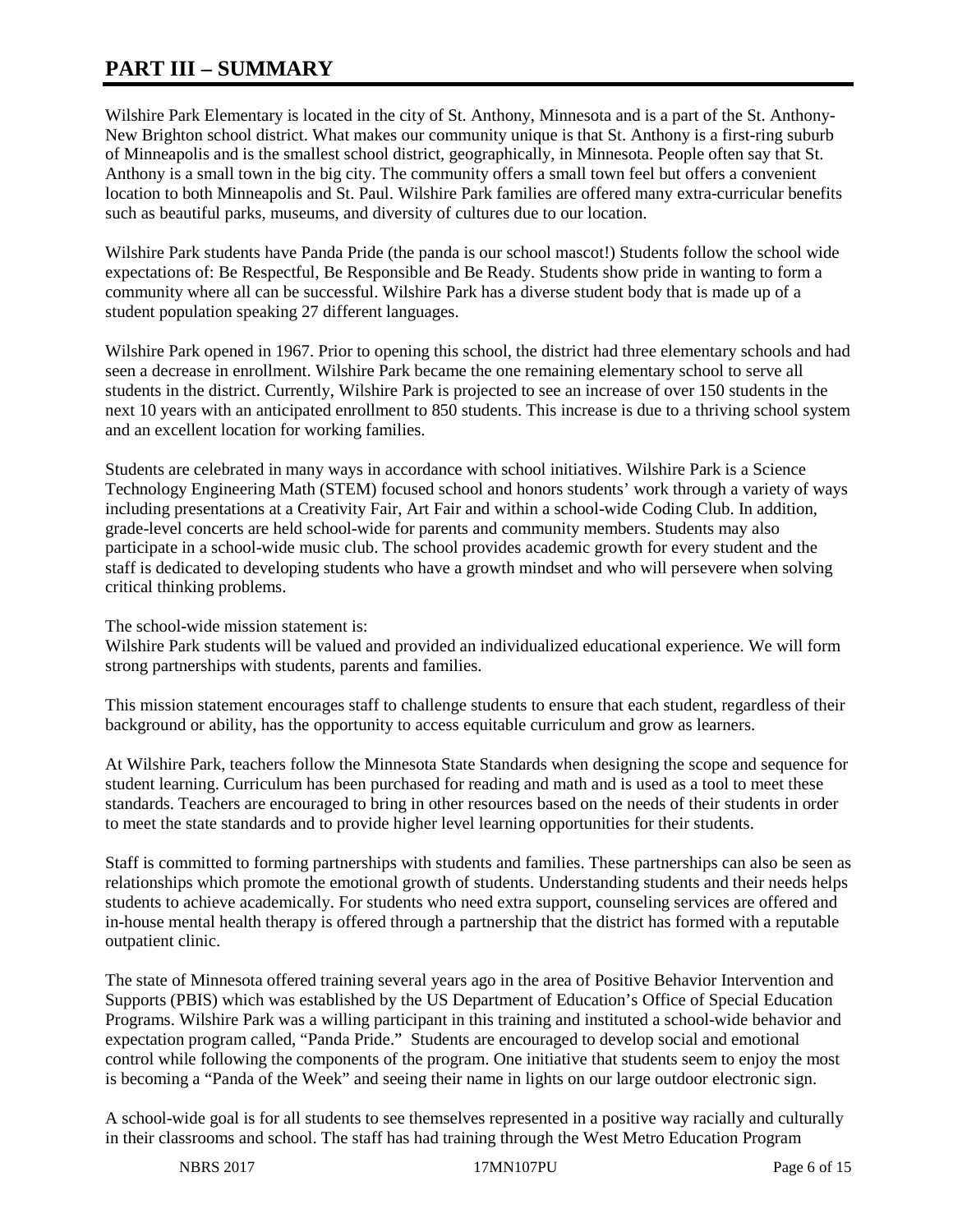(WMEP). WMEP is an educational equity collaborative with eight school districts including Minneapolis. A class titled, "Beyond Diversity", helped staff to identify their own cultural bias and how to disrupt systematic racism in the school. Staff have also received training through the Science Museum of Minnesota through a program called Nexus which seeks to increase and deepen the distribution of relevant expertise and resources within schools and districts to improve instruction across all classrooms.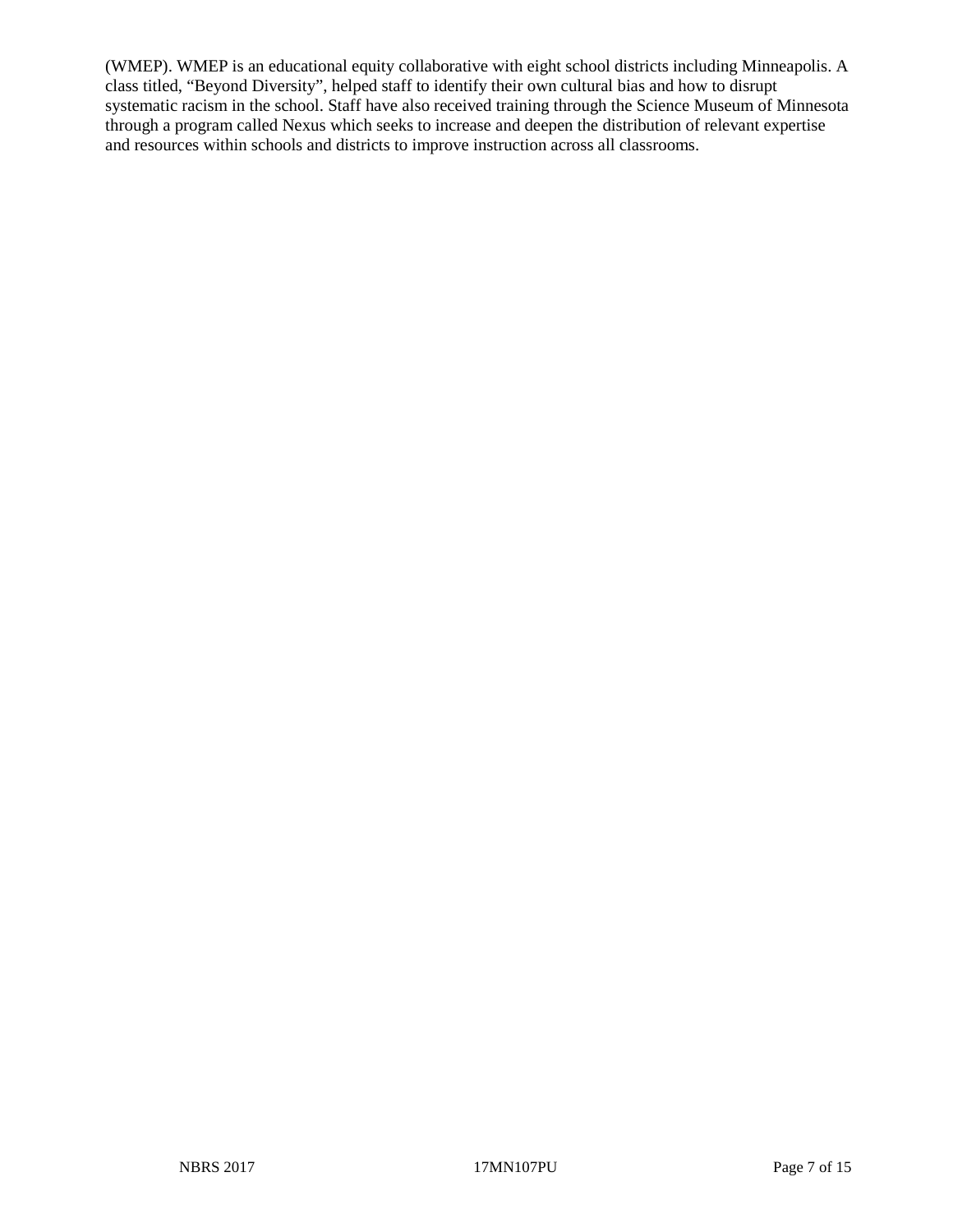# **1. Core Curriculum:**

In the area of Language Arts, teachers differentiate the curriculum by implementing the methodology of Guided Reading. In addition, teachers utilize the strategy of Daily 5. In Daily 5, students make independent choices to further their reading ability. This choice gives students civic responsibility in contributing to the learning environment and teaches life-long learning skills.

The essential standards for students in grades K-2 are focused on reading text fluently. Kindergarten students recognize phonemes, apply phonetic skills, and read high-frequency words. Students in grade 1 learn about digraph and consonant blends, long vowels and consonant-vowel-consonant words. Students in grade 2 learn short and long vowels along with prefixes and suffixes.

The essential standard for students in grades 3-5 is working toward comprehending text. In grade 3 students study characterization, theme, and identifying main idea. Students in grades 4 and 5 summarize stories, make inferences and identify characterization, theme, main idea, and details.

In the area of Math, teachers worked to align essential math standards for grades K-5. Students at Wilshire Park are taught many skills in the area of math. The following items are the essential standards that students must show proficiency at the end of each grade level. Kindergarten students compose and decompose numbers to 10. In grade 1 students compose and decompose numbers to 12. In grade 2 students compare and represent whole numbers up to 1000 with an emphasis on place value and equality. In grade 3 students add and subtract multi-digit whole numbers. In grade 4 students demonstrate fluency with multiplication and division facts 1-12 and solve word problems. In grade 5 students compare and generate fractions and decimals.

Students who have not mastered essential skills receive intervention services. Some teachers in the primary grades have also been experimenting with Guided Math. In utilizing Guided Math, teachers can differentiate at a higher rate for students.

As a STEM focused school, our teachers have worked together to design curriculum to meet and enhance the Minnesota State standards in the area of science. The EiE kits, one of the science curriculums offered to Wilshire Park students, offer design challenges that incorporate diverse characters that involve 21st century learning.

Students in the primary grades study living/non-living, life cycles, simple machines, and engineering structures. Students in the intermediate grades study magnetism, circuits, simple machines, and matter and energy. All grade levels learn coding and keyboarding skills. Students in the intermediate grades also learn to access Gmail and use Google Drive and Google Classroom to submit online assignments.

Students at Wilshire Park can see themselves in their science projects and as a result, Wilshire Park is inspiring learners, especially under-represented female and diverse groups, to discover science and build interest in further engineering opportunities.

The area of Social Studies also follows the Minnesota State Standards. Primary learners focus on community and people/cultures. Students are asked to recognize the importance of civic skills, values, and identity through symbols, people, constitutions and rules. Students relate civic understanding to their own lives and community. Intermediate learners broaden their understanding of civics to a more detailed, global understanding. In third grade, learners gain an understanding of local, state, and federal governments, the branches within, and the importance of citizenship within our democracy. Students also are introduced to ancient civilizations and the environment, methods of communication, and impact of these civilizations. In fourth grade, the focus is shifted to geographical regions of the United States and the contributions by each region to the rest our country. Various groups of people and their impact on these regions are also introduced. By fifth grade, students are focusing on  $\overline{U}.S$ . history with a strong emphasis on government and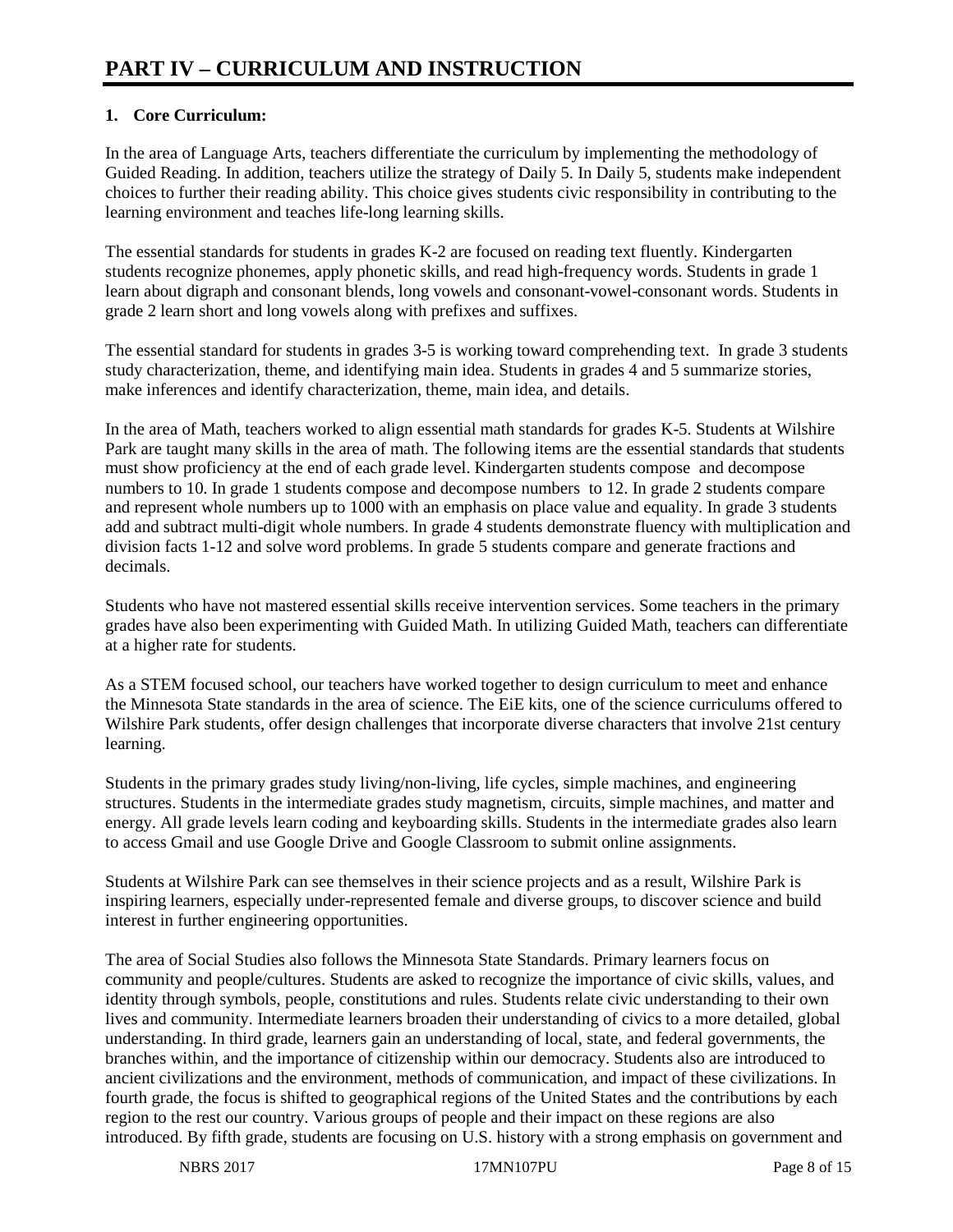citizenship. Students gain an understanding of our nation's creation and the basic principles of democracy with the institution of our nation's founding documents. Citizenship is a common thread throughout each grade level. To make the idea of citizenship tangible at all grade levels, students participate in the PBIS program and show their Panda Pride (Be respectful, responsible and ready) in all areas of our school community. All students are taught expectations and responsibilities of good citizenship through these guidelines and model their civic learning throughout their school day.

Students at Wilshire Park have also had the special opportunity to demonstrate citizenship in an annual Veteran's Day celebration. This year three staff members who served, or are currently serving, in the armed forces were honored. Three of our fifth grade students had the opportunity to present these staff members to our community. One of the fifth graders was awarded a medal earned by a staff member due to his time in service. This was a special moment in the Wilshire Park school community.

# **2. Other Curriculum Areas:**

Wilshire Park offers five specialist areas for students to expand and integrate their learning with classroom connections. These areas include: Visual Arts, Physical Education integrated with Health education, STEM which integrates all science areas with technology, engineering and math, Media which includes media literacy, and Music which includes vocal and general music integration. The Music program offers students experiences in vocal music along with introductions to playing instruments such as Orff, recorder, and ukulele. A band experience is offered to fifth grade students. A Spanish language program can also be accessed by students in our after-school programming sessions through our Community Education program.

Wilshire Park's Elementary Art program is designed to serve all enrolled kindergarten through 5th grade students. Student artists learn multiple art mediums, design elements, collage techniques, art history, design focus using text, stylized images, symbolism, and contemporary practices. Students explore art styles, periods, history, mediums and techniques while using advanced levels of skill, exploration, understanding, knowledge, and reflection. Wilshire Park students are offered a unique cross-curricular collaboration with Media and STEM allowing students to create stop-motion-animation clips of their multi-media thematic art/environments. An annual all school Art Exhibit is held in the spring providing an opportunity for students to participate in presenting their creations, educating, and connecting with the community at large. Wilshire Park students who are creative and artistic are given the opportunity to integrate visual art with environmental art at Silverwood Three Rivers Park. This after-school program was developed as a creative/nature/dramatic enrichment to an identified group of 24 4th Grade students. These students meet after-school to learn about nature, write scripts, create props, and hone their performance skills.

In the area of Physical Education, the belief of teachers is that students should be exposed to a wide variety of activity in order to promote lifelong physical fitness. Offering a wide variety of activities encourages students to incorporate exercise throughout their lives by developing an interest in different types of physical activity. Physical education also helps students build social skills and teamwork as students work together to participate in activities and follow the rules of how games are played.

The STEM curriculum leads to the acquisition of skills and knowledge that students will need in college and the workforce. Solving higher level thinking problems, persisting through difficult issues, working with people from diverse backgrounds and enjoying the disciplines of STEM will provide strong connections to classroom work. The Wilshire Park STEM program teaches students to use technology with a variety of digital platforms. Students work collaboratively, with a Growth mindset while learning 21st Century skills.

The main goal of the Wilshire Park Elementary Music program is to help produce students who are artful, collaborative, creative, and mindful. Instruction is influenced by a variety of music methodologies, including, but not limited to the Orff Schulwerk Approach, Dalcroze Eurhythmics, and the Kodaly Method. In the music room, students sing, play, dance, create, and discover together. Understanding of essential skills is measured through frequent informal assessment, formal assessment, as well as student-created compositions and performance. Emphasis is placed on student-created compositions because exploring and creating new music provides important opportunities for self-expression and discovering the way music works and why it works that way.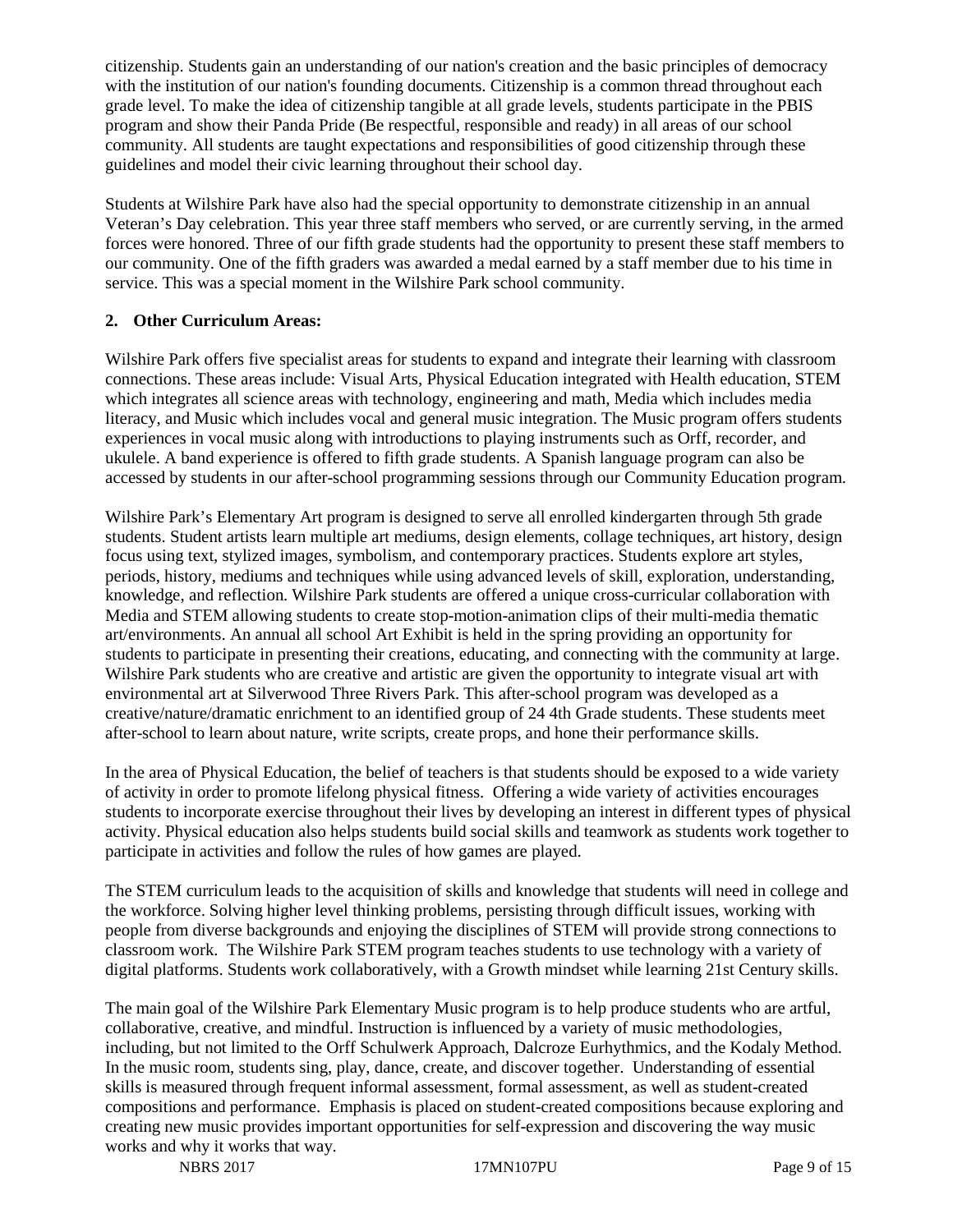The Media experience focuses on three main areas: Literacy, Integrated Technology, and Digital Citizenship. The Literacy experience exposes students to all genres of literature and how to locate books in the school media center or public library. Integrated Technology assists students in using technology in their work; applying electronic sources for research, learning to cite sources, and using a variety of presentation tools. K-5 students also learn keyboarding skills. Finally the Digital Citizenship component enhances student knowledge of internet safety, security, communication, information literacy and copyright laws.

Wilshire Park does not offer a language program during the school day but throughout the year, students may enroll in an after-school program to acquire Spanish language speaking skills. Students learn Spanish in a fun and authentic way through a knowledgeable teacher. This after-school program offers a feeder program into the Middle School which offers the Spanish language to all students within the school day. Approximately 25 students sign up for Spanish each year.

#### **3. Instructional Methods, Interventions, and Assessments:**

Wilshire Park utilizes the Multi-Tier System of Supports (MTSS) which is a data supported decision making process to provide interventions for students. A Grade Level Facilitator leads teams in suggesting interventions for struggling students. Teachers are trained to use a progress monitoring system collecting six data points (typically 6 weeks) to demonstrate whether a student is being successful or in need of further intervention. Six data points below a goal line would activate teachers to bring the selected student to the next tier of support which is titled, Level 3. At a Level 3 meeting, team members including special education staff, interventionists and administration suggest more formal intervention programs or in some cases a referral to special education.

The St. Anthony-New Brighton school district actively writes applications to the Minnesota Department of Education for a program called Alternative Delivery of Specialized Instructional Services (ADSIS). Funding has been received for this program which has a goal of preventing students from needing special education through the active process of intervention. This intervention program provides student access to small group reading and math programs. The programs utilize researched-based curriculum in an attempt to help students make over one year's growth and reach grade level standards.

Wilshire Park is able to utilize Federal Title I funding to provide another layer of support for students in the area of reading. Title services are less intense than ADSIS services students receive but provide the extra assurance that students are reaching grade level skills. The Title teacher uses a variety of reading strategies and research based interventions such as repeated readings, incremental rehearsal, and partner reading with students.

The program AIMSWeb is utilized to actively benchmark the entire school population three times each year in the areas of reading and math. This bench-marking process provides the data that teachers need to be objective about the level of student achievement. All students in grades 2-5 take the Northwest Evaluation Association's (NWEA) Measure of Academic Progress (MAP) assessment in the fall and the spring each year. This adaptable test gives the important information that our teachers need to ensure that all students are making adequate growth according to their Percent of Expected Growth (PEG).

Students who are acquiring English as their second language receive interventions through an English Language (EL) program. Wilshire Park's EL program has been developed with the goal of guiding students to meet the challenges of their mainstream classroom. Students come from a variety of cultural and educational backgrounds. Teachers provide an inviting environment that is conducive to learning, and a rigorous curriculum that is tailored to the individual needs of the students. In addition, the EL team works together with mainstream teachers through co-teaching to provide instruction that is appropriate and beneficial to all students.

The results of several assessments help our staff determine whether students are in need of individualized learning from our Gifted and Talented (GT) program. The academic needs of gifted learners in grades 3-5 are addressed within the regular classroom through differentiation as well as through a pullout program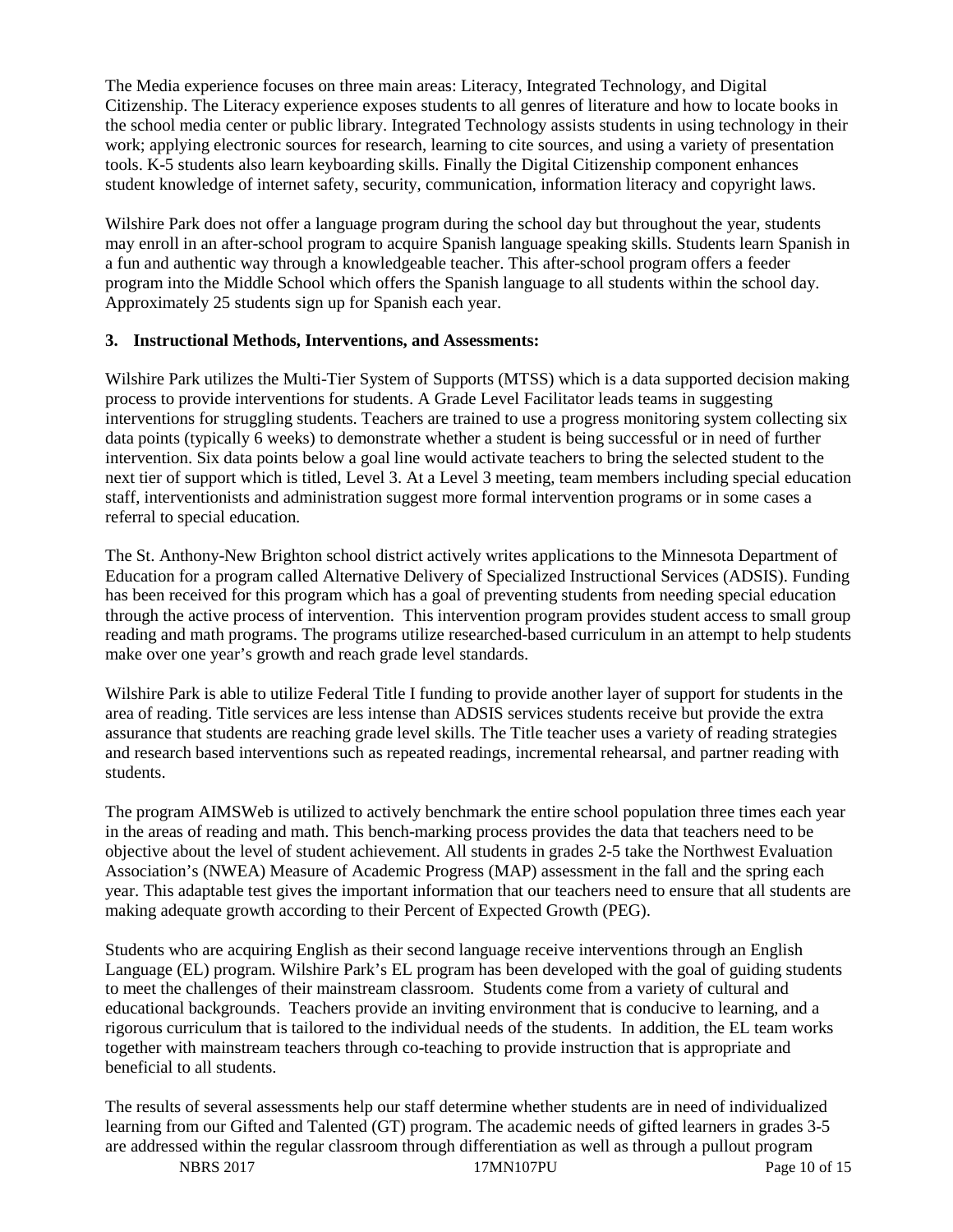called ACHIEVE (Appropriate Challenge and Enrichment in a Variety of Experiences). The goal of ACHIEVE is to provide gifted students with a more complex instructional approach (through scope and depth) within specific units of study. The ACHIEVE Program provides gifted students with an academically rich learning environment to engage with like-minded students and offers a challenge focusing on student interests.

Our data is currently showing an achievement gap of 10 or more percentage points in the following subgroups: English Language learners, students who qualify for Free/Reduced lunch and students of color specifically Black and Hispanic. A recent visit by educators associated with WMEP provided information and advice on closing this achievement gap. Wilshire Park will be focused on making sure students are represented in accordance with their racial and cultural identity within the classrooms. Wilshire Park staff will also develop clear and specific objectives that clearly align to student activities and assessment. Finally, goals include increasing our higher level questioning and rigor for all students. If Wilshire Park can increase the rigor for students, we can continue to improve all of our students' achievement.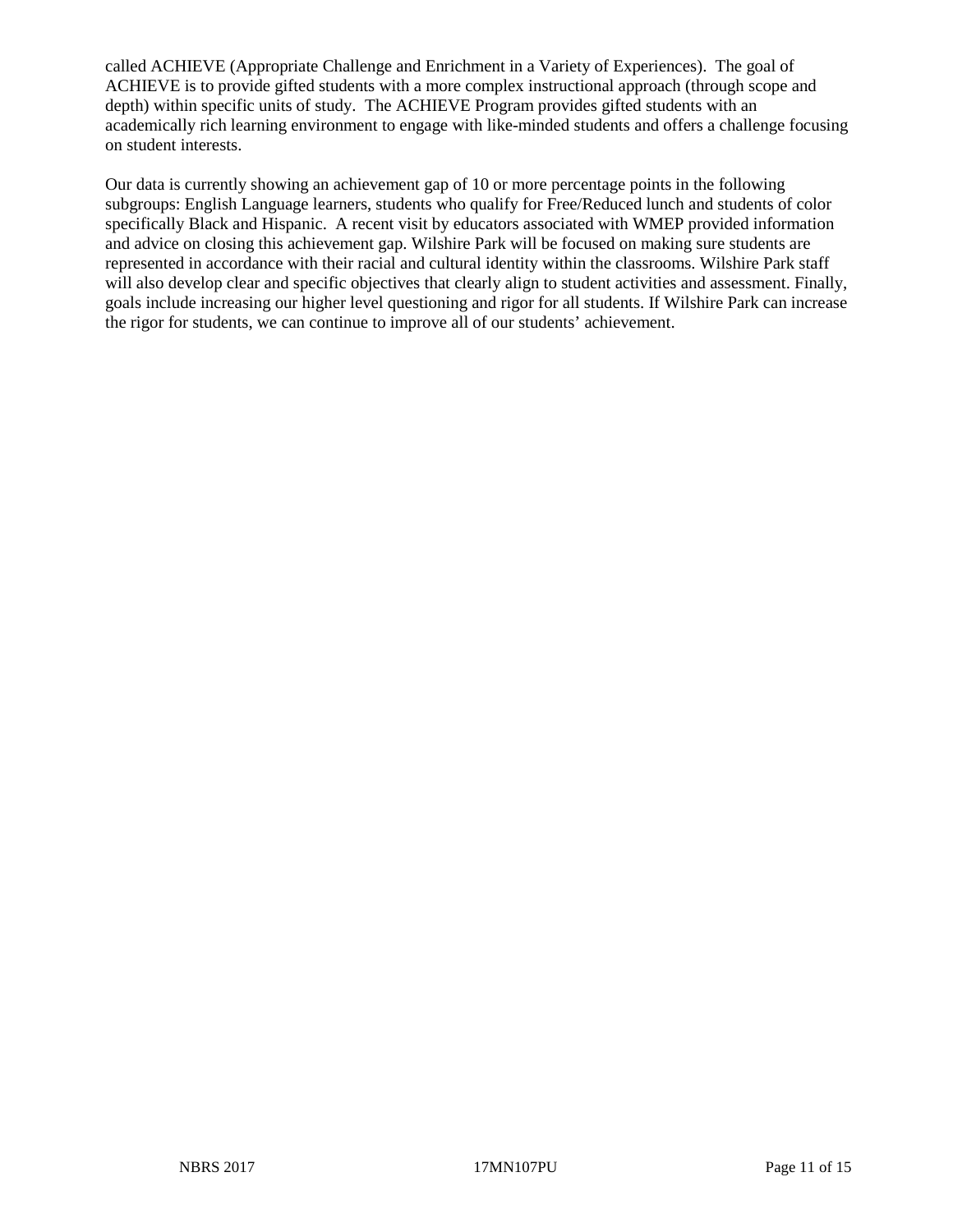# **1. School Climate/Culture:**

Student engagement and the motivation of students is a high priority at Wilshire Park. In grades 3, 4 and 5, students are surveyed to determine whether Wilshire Park provides an engaging environment. The data shows that students rated classroom effort the highest. In the area of motivation, the staff has actively read books by author Carol Dweck regarding the Growth Mindset. The belief is that if students are intrinsically motivated and can persist at difficult problems, they will be successful when facing life's challenges. Teachers believe in positively reinforcing students in their classrooms. This positive reinforcement comes in the form of verbal acknowledgement of academic skills, individual and whole class incentives. Throughout the school year, events occur to support academic, social and emotional growth. Some of the large events include student assemblies, author visits, and school-wide celebrations such as Fall Fest, Fun Fest and an Ice-Cream Social/Art Fair.

Teachers at WP believe in a collective commitment to excellence. This commitment to excellence is evidenced by the conversations that teacher have about improving their craft. The Community Of Reflective Educators (CORE) program includes having teacher leaders coach fellow teachers in developing individualized goals. Teachers are often seen planning with colleagues or seeking out colleagues who have a special expertise. Often after staff meetings, teachers will seek out each other or the principal to continue the conversations. An open commitment to cooperation and not competition is embraced by the teaching staff.

It is important to the PBIS team and administration that teachers feel valued and supported. Each month, teachers are nominated by their peers to receive a Very Important Person (VIP) award. The principal also believes in writing positive notes to staff and reflections after observations, walk-throughs, and classroom visits. Teachers are supported by being given leadership opportunities in their areas of expertise. Teachers are also encouraged to share research and best practices and challenge the status quo. An example of this was eliminating the traditional spelling test from past curriculum in lieu of more meaningful word study and vocabulary. The PBIS team also finds ways to create a culture of fun which includes special incentives such as wearing jeans to school, special treats, and fun games.

## **2. Engaging Families and Community:**

Engaging families and the community is an essential part of the school's mission. Wilshire Park is fortunate that many parents, grandparents, and community members volunteer at school daily. The current number of registered volunteers is over 200 people. At any given moment during the school day, a visitor would see volunteers working in the classrooms, in the dedicated volunteer space, and the hallways. Community groups such as Kiwanis, Lion's Club, and high school service groups such as National Honor Society and Dare to be Real (high school diversity group) actively volunteer. The Wilshire Park Parent Association (WPPA) hosts meetings, school events, and a parent social to encourage engagement. Despite the high levels of volunteerism and parent engagement, our Equity Team has found that greater outreach to all parents should be encouraged. One idea gaining momentum is to begin hosting pop-up meetings in the community in an effort to meet and greet parents who may not normally choose to come to the school building.

Parents are informed of student academic achievements and challenges in a variety of ways. Wilshire Park hosts a Meet and Greet day with 99% attendance of families visiting their child's classroom on this first day of school. This is the first informal way for a parent to positively meet their child's teacher. Conferences are hosted twice each year to inform parents of successes and challenges. Our practice is that all teachers are responsive to parent communications through email, phone or to schedule a meeting within 24 hours.

Community members are informed of our student academic achievement and challenges through our district newsletter and information posted on the district website. Recently, a community engagement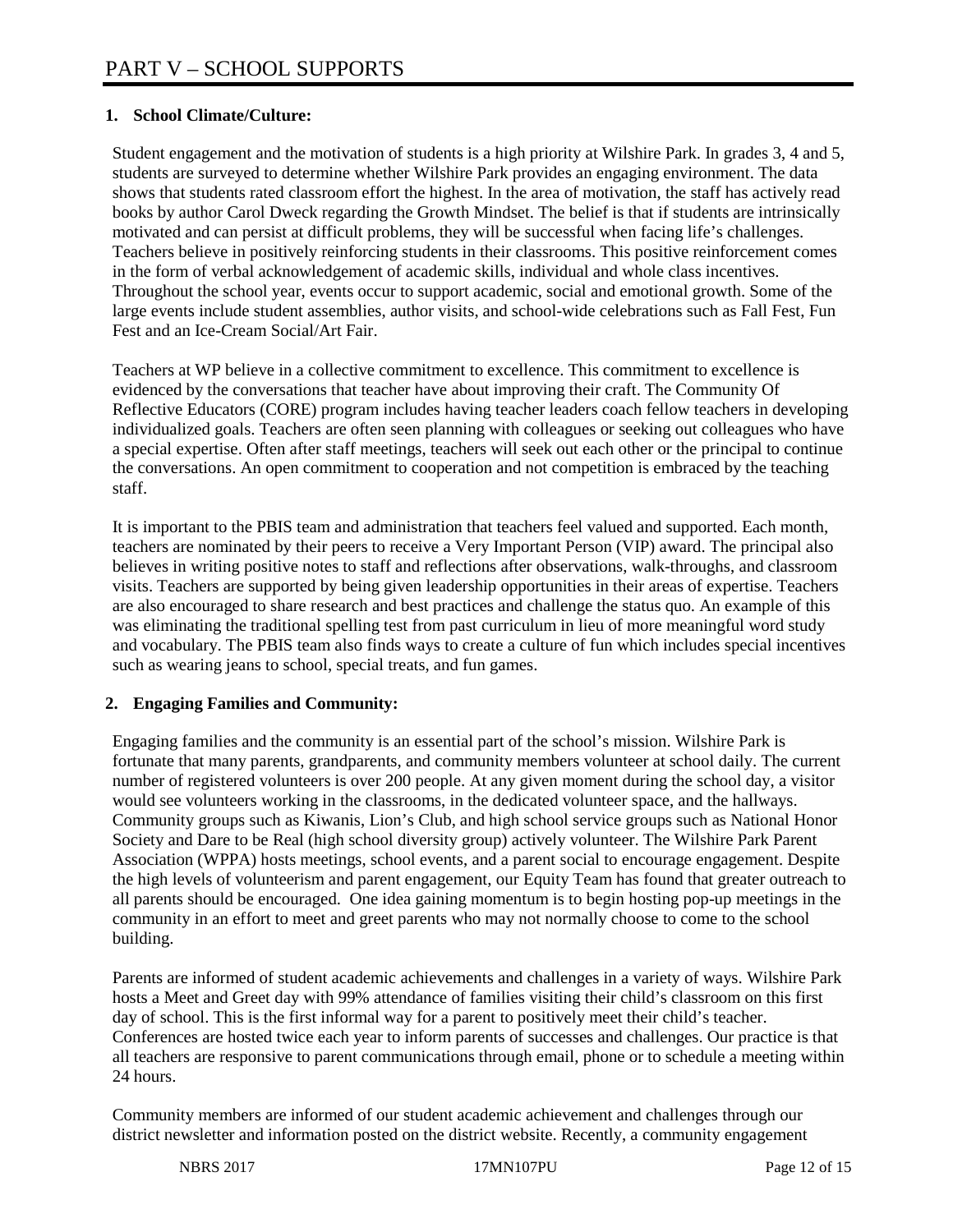position was created and one aspect of this position is to reach out to community members who no longer have students in our schools to keep them actively informed about happenings in the district. The principal also has a Twitter handle to post positive pictures and updates from school.

#### **3. Professional Development:**

The professional development approach at Wilshire Park is based on identifying a goal and providing staff with scaffolded activities to achieve this goal. Wilshire Park has a goal of eliminating the achievement gap by specifically addressing the needs of English Language (EL) learners. The staff focuses on five key areas to improve achievement for this group of students: equity education, developing essential standards, coaching for teaching staff, intervention strategies for students, and technology integration. Our district has identified EL students as the focus subgroup because it is our belief that strategies that help EL learners will benefit all learners, especially students having difficulty accessing grade level curriculum.

The first area is professional development and training through practices and models from WMEP and Nexus. An Equity committee was formed with the goals of engaging parents and providing training to staff about how to have courageous conversations about race and how to dismantle institutional racism within our school.

Teachers work actively to develop essential standards and ensure that all learners are successful in these specific standards. The Wilshire Park staff strongly identifies the objective for each lesson. Teachers are now working on making sure that the objective is clearly tied to what the students are learning. Hess's Depth of Knowledge Chart is used to train teachers on how to ask higher order thinking questions to encourage growth for all students.

Coaching for teachers is utilized through our Community of Reflective Educators (CORE) program. Each teacher is assigned one of eight teacher leaders who have been trained in the Coaching model. These teachers develop personal goals and realize these goals with their coach.

Training on designing interventions and monitoring the progress of students is used within the MTSS model. Teachers have created a bank of interventions and work together to discover the correct intervention(s) to implement for a student that will yield the greatest academic result.

Finally, teachers focus on technology integration to increase student engagement and achievement. Two technology programs: Gynzy and RAZ kids have been used to increase student engagement in the classroom and allow students to improve their individual reading levels.

Site Student Achievement Goals include improving reading proficiency for students in grades 3, 4, and 5 from 74% to 76% according to the MCA 2016-2017 test. Students in grades 3, 4, and 5 aim to improve math proficiency from 86% to 88% according to the MCA 2016-2017 test.

## **4. School Leadership:**

The leadership philosophy at Wilshire Park is to make decisions collaboratively always keeping in mind what is best for students and not what is best for the adults who work with those students. The principal enlists a group of teacher leaders to form a Staff Advisory Committee each year. This group is encouraged to discuss any aspect in the building that positively or negatively impacts social, emotional, or academic achievement of students. Because the district is small, teachers are given leadership role opportunities such as curriculum, equity, technology, mentoring, etc. These leaders help provide the structure needed to make sure all staff in the building are working toward a common goal.

The principal has a lean office staff that includes a full time Intervention Specialist and a part time counselor. A team approach is utilized to efficiently meet student needs as they arise. Administration actively encourages all staff to solve problems and work collaboratively to support one another. The principal has a deep amount of trust in the staff and in turn the staff are empowered to make decisions for the good of all students.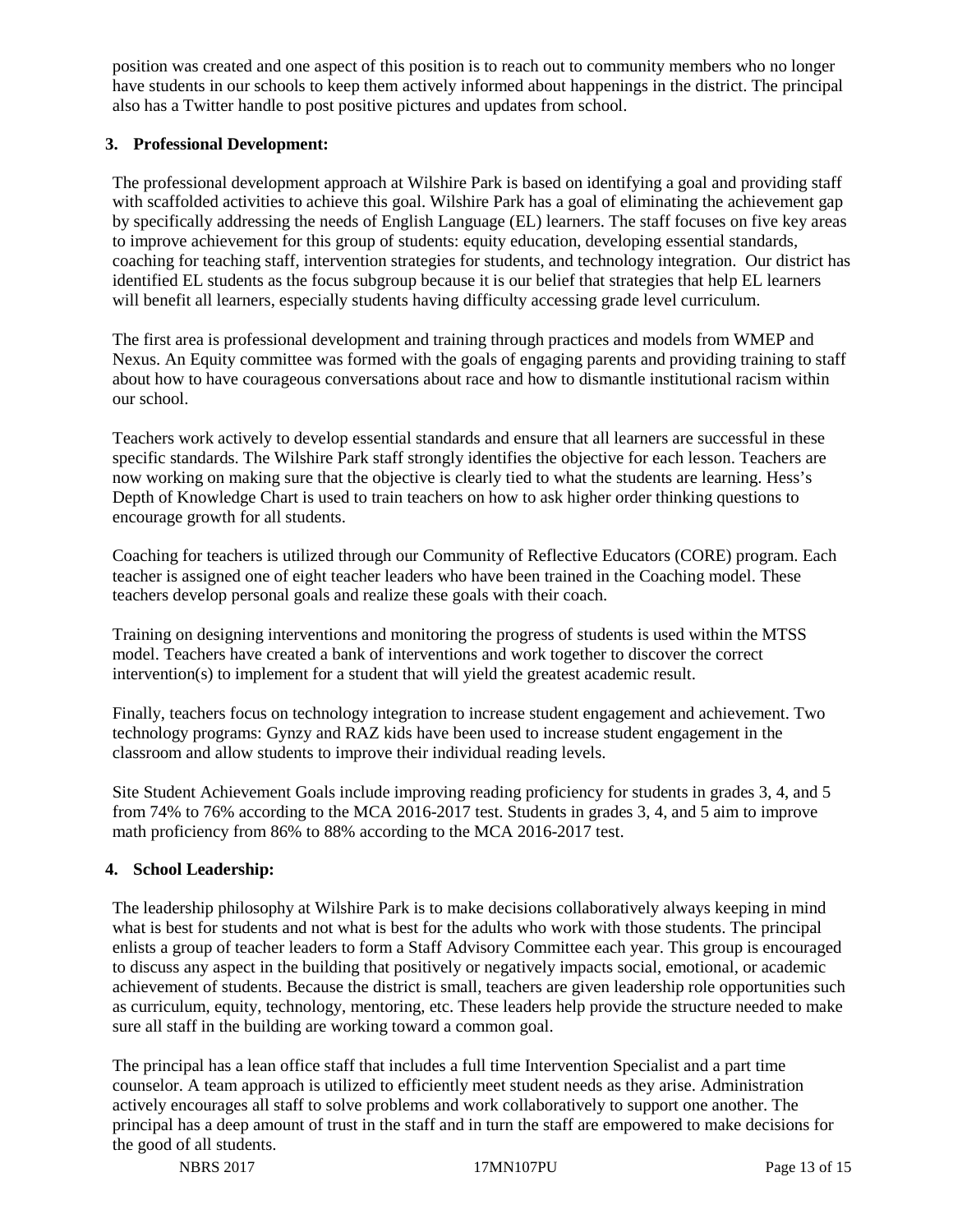The Principal, Intervention Specialist, and two Teacher Leaders have recently been trained in a model called, Restorative Justice. This model allows for adults and students to work collaboratively to solve behavior problems. Students are asked how their choices impact others and what they will do to solve problems and fix mistakes. It is the philosophy of the school that if students do the cognitive work, behaviorally and academically, they will develop greater experiences in problem solving skills that will help them grow in all areas. The overall goal would be for the building to decrease in school behavioral referrals thus increasing the time students spend in classrooms. Currently, with the implementation of PBIS, Wilshire Park has seen a dramatic decrease in referrals. Further work with Restorative Justice will hopefully also lead to further decreases in referrals.

Currently, the principal is working with WMEP staff. Through the data analysis it has been learned that many of our students show proficiency but sometimes are not making a year's growth academically. The decision has been made to create learning targets and progressions for teachers that will help them utilize Karin Hess's Cognitive Rigor Matrix. This decision, that will impact professional development, includes providing teachers with more resources about how to increase rigor and provide equitable experiences for all students.